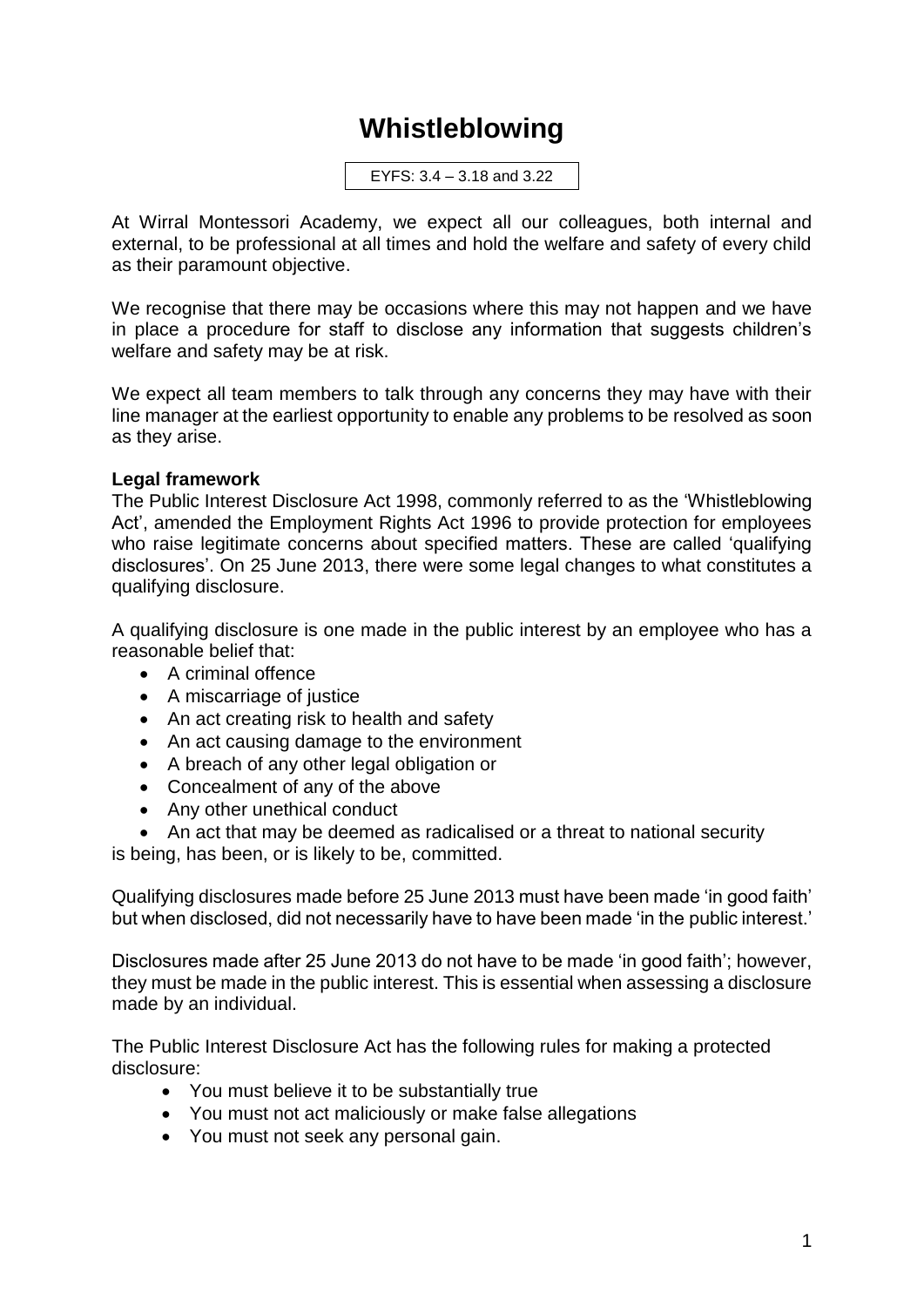It is not necessary for the employee to have proof that such an act is being, has been, or is likely to be, committed; a reasonable belief is sufficient.

## **Disclosure of information**

If, in the course of your employment, you become aware of information which you reasonably believe indicates that a child is/may be or is likely to be in risk of danger and/or one or more of the following may be happening, you MUST use the academy's disclosure procedure set out below:

- That a criminal offence has been committed or is being committed or is likely to be committed
- That a person has failed, is failing or is likely to fail to comply with any legal obligation to which they are subject (e.g. EYFS, Equalities Act 2010)
- That a miscarriage of justice has occurred, is occurring, or is likely to occur
- That the health or safety of any individual has been, is being, or is likely to be endangered
- That the environment, has been, is being, or is likely to be damaged
- That information tending to show any of the above, has been, is being, or is likely to be deliberately concealed.

## **Disclosure procedure**

- If this information relates to child protection/safeguarding then the academy's child protection/safeguarding children policy should be followed, with particular reference to the staff and volunteering section
- Where you reasonably believe one or more of the above circumstances listed above has occurred, you should promptly disclose this to your manager so that any appropriate action can be taken. If it is inappropriate to make such a disclosure to your manager (i.e. because it relates to your manager) you should speak to the local authority designated officer (LADO)
- Employees will suffer no detriment of any sort for making such a disclosure in accordance with this procedure. For further guidance in the use of the disclosure procedure, employees should speak in confidence to the academy's manager/owner
- Any disclosure or concerns raised will be treated seriously and will be dealt with in a consistent and confidential manner and will be followed through in a detailed and thorough manner
- Any employee who is involved in victimising employees who make a disclosure, takes any action to deter employees from disclosing information or makes malicious allegations in bad faith will be subject to potential disciplinary action which may result in dismissal
- Failure to report serious matters can also be investigated and potentially lead to disciplinary action which may result in dismissal
- Any management employee who inappropriately deals with a whistleblowing issue (e.g. failing to react appropriately by not taking action in a timely manner or disclosing confidential information) may be deemed to have engaged in gross misconduct which could lead to dismissal
- We give all of our staff the telephone numbers of the Local Authority Designated Officer (LADO), the local authority children's social care team, the Local Safeguarding Children Board (LSCB) and Ofsted so all staff may contact them if they cannot talk to anyone internally about the issues/concerns observed.